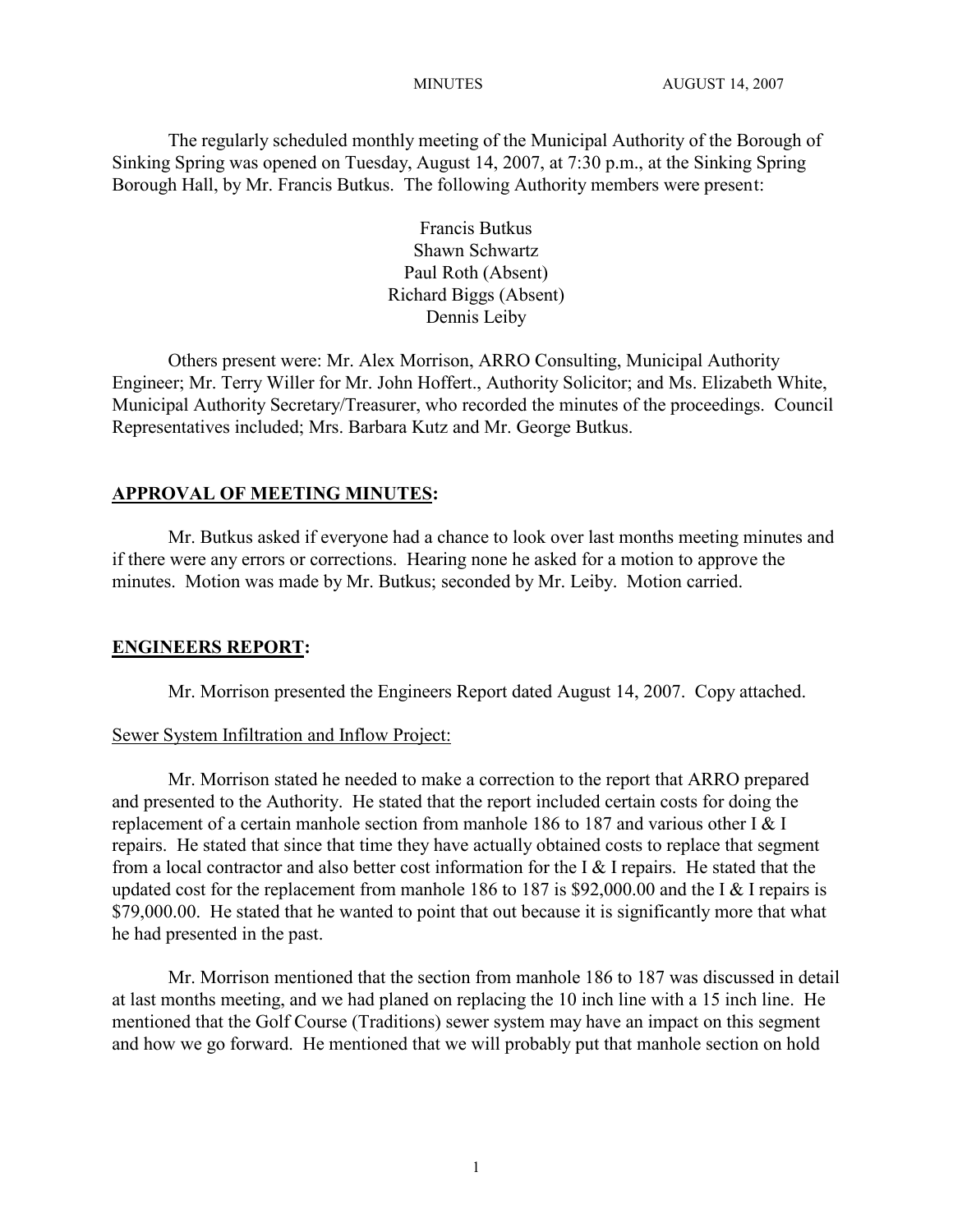# **ENGINEERS REPORT: (Cont.)**

until we find out what Traditions is going to do and exactly what effect that has. He stated that it may result in us not having to increase the size of that pipe. He did mentioned that he did not have all of the details and that there was no agreements at this time.

## Mountain Home Road Sanitary System Additions Project:

Mr. Morrison mentioned that we finally received the final easement agreement. He mentioned that the contract documents were signed on August 6, 2007 by the Authority Chairman and delivered that same day to Mr. Kuser. He stated that the contract time started August 13, 2007 and that there was a pre-construction meeting this morning at the Borough Hall office. He mentioned for informational purposes that the substantial completion date is proposed for Tuesday, December 11, 2007 and final completion is set for Thursday, January 10, 2008.

Mr. Morrison also mentioned that the bid bond for the unsuccessful bidder, Wexcon, Inc., was returned to them.

## Upgrade and Minor Wastewater Treatment Plant Expansion:

Mr. Morrison mentioned that the design continues on this project. He mentioned that they have spoken to DEP and that DEP is requiring a "special study". He stated that a special study must be adopted by the Borough, just like their Act 537 Plan. He mentioned that is will also have to be advertised for public comment. Mr. Morrison stated that the study will be based on the current Act 537 Plan and the Feasibility Study that we have already completed. He stated that when ARRO finishes the study it will be brought back to the Authority in draft form for review before it is sent out. He stated that once it is reviewed, if the Authority is happy with it, we will ask that it be advertised and adopted by the Borough.

## Letters:

Mr. Morrison mentioned that the letters that went out pertained to what is described above.

## Questions & Comments:

Mr. Schwartz mentioned that there was a typo on the year for completion of the Mt. Home Road project. It is typed correctly above, but in the Engineer's Report the Substantial completion date is listed as December 11, 2008 and it should be December 11, 2007.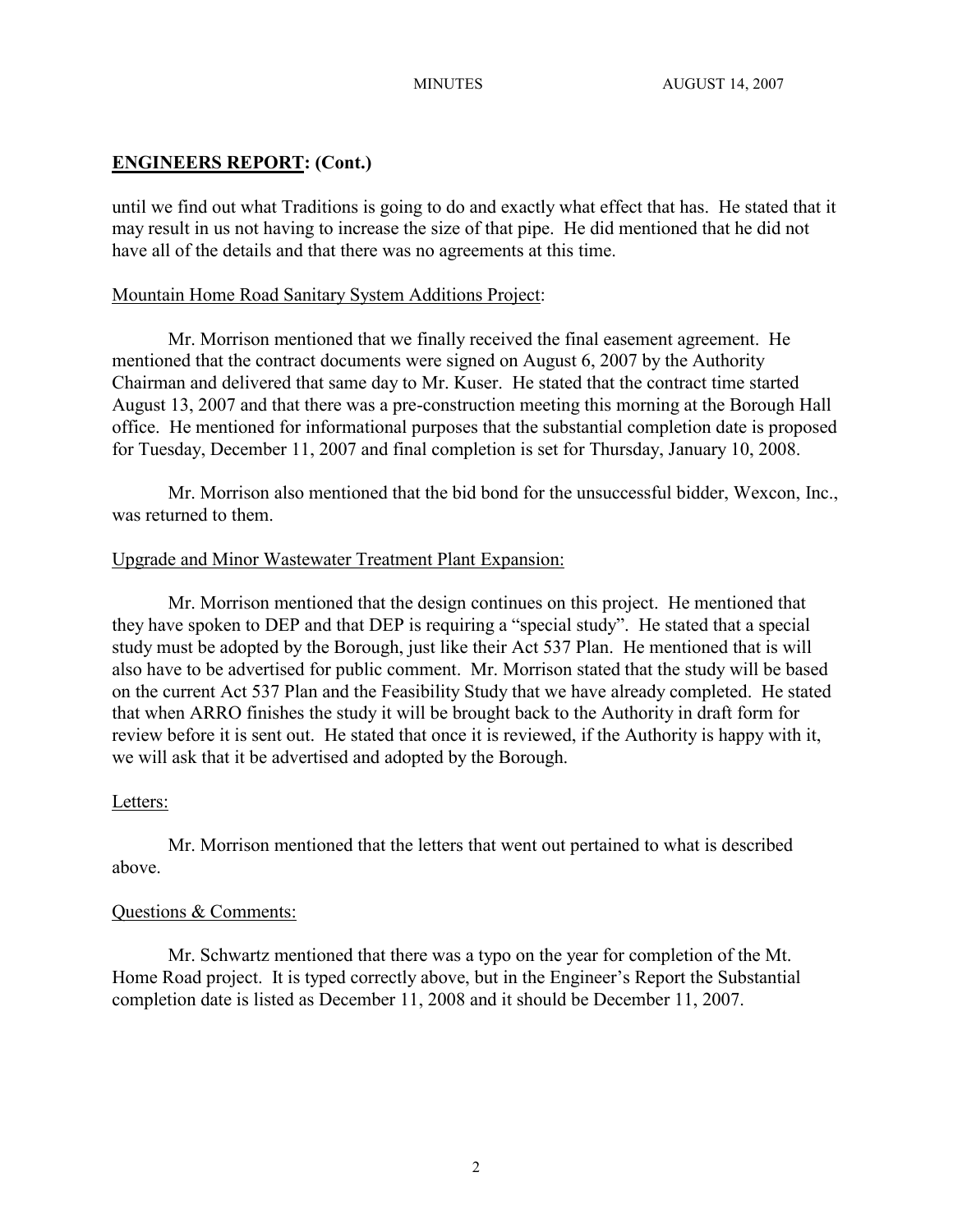## **ENGINEERS REPORT: (Cont.)**

Mr. Butkus mentioned that he had spoken to Mr. Kuser and that he would like to start as soon as possible. Mr. Morrison stated that he suspects that they will be done long before that date. Mr. Butkus mentioned that it could be eight to twelve weeks to get the pump station equipment. Mr. Morrison stated that once they get the equipment it should not take long.

## **MR. TERRY WILLER - SUBSTITUTING FOR MR. HOFFERT - SOLICITOR:**

Mr. Willer mentioned that he gave Ms. White the APR Right of Way Agreement that requires Authority signatures. Mr. Leiby made a motion to have all related Right of Way Agreements, that have not already been signed, signed; seconded by Mr. Schwartz. Motion carried.

Mr. Willer mentioned that once all of the Right of Way Agreeemnts are executed, copies should be sent to the property owners and also to Mr. Hoffert and Mr. Morrison. He also mentioned that they will need to be recorded and the original should be kept with the Authority records.

Mr. Willer also mentioned that Mr. Hoffert met with Ms. Masano of South Heidelberg Township, and that she is gathering additional information as to what the EDU requirements are and the further possibility of another pump station at South Heidelberg's cost.

#### **APPROVAL OF BILLS:**

Ms. White mentioned that we received an invoice in the mail from Community Bank for the Authority Loan. She stated that the amount is to be automatically debited from the Authority account on August 15, 2007 in the amount of \$17,038.40. She also mentioned that the lease agreement with the Borough requires them to pay the amount of \$27,670.50 which has already been received and was deposited into the account at Community Bank today. Ms. White mentioned that the amounts are different because the Authority paid down \$600,000.00 in principal a few months ago which changed that current interest amount that is due. Mr. Butkus mentioned that the additional funds to be put on the principal also. Ms. White stated that it would not automatically happen and that he and another signer would have to go into the bank to do that. Mr. Leiby stated that we should not use the money that the Borough pays us on anything but to pay down the loan. Mr. Leiby made a motion to put the additional \$10,632.10 on the principal; seconded by Mr. Schwartz. Motion carried.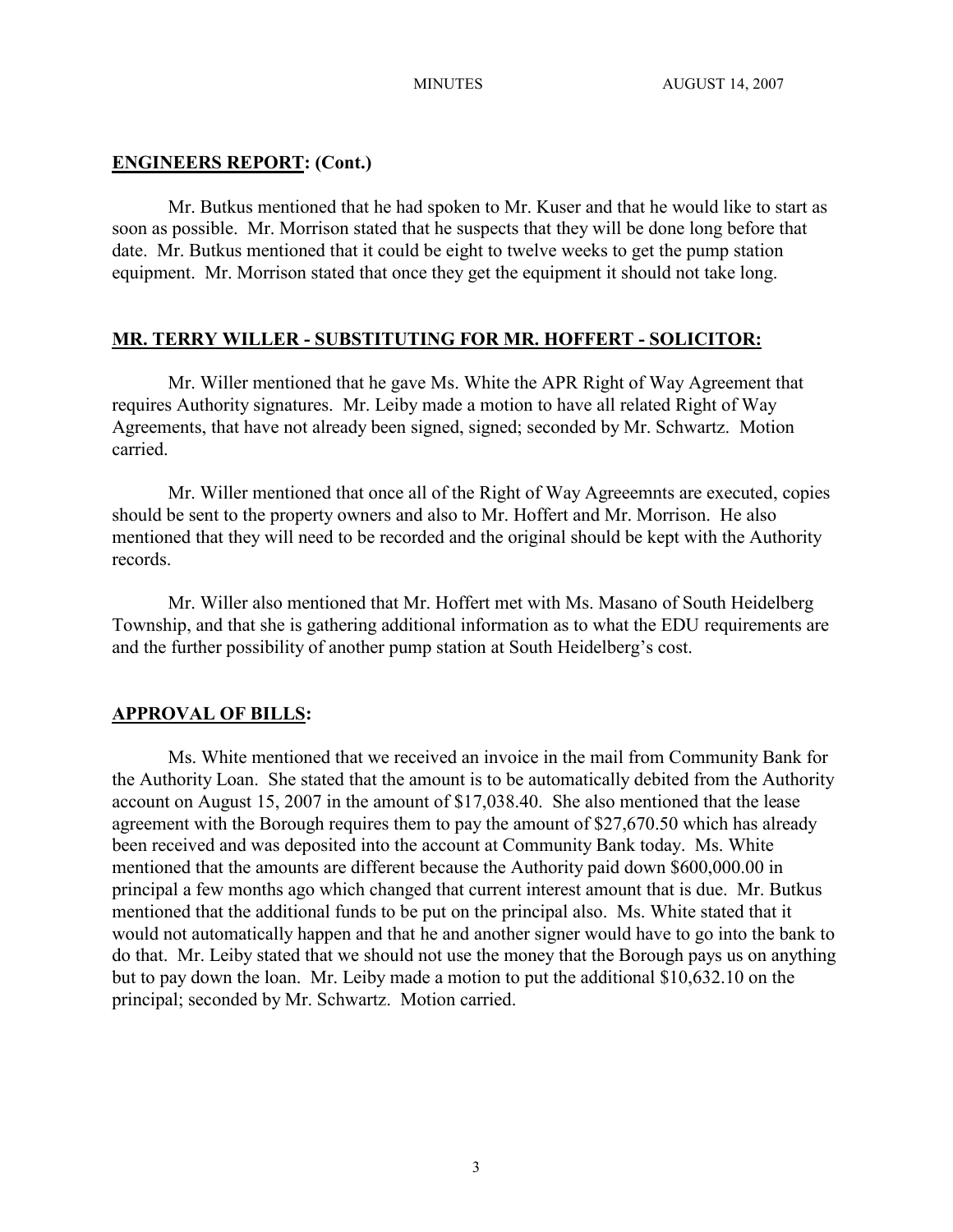## **APPROVAL OF BILLS: (Cont.)**

Mr. Butkus stated that we have five bills from ARRO Consulting totaling \$10,587.66. Motion was made by Mr. Leiby to pay the bills; seconded by Mr. Schwartz. Motion carried.

Mr. Butkus stated that we have a bill from Mr. Hoffert for services rendered through August 14, 2007 in the amount of \$450.00. Motion was made by Mr. Leiby to pay the bill; seconded by Mr. Schwartz. Motion carried.

Mr. Butkus stated that we have a bill from Ms. White in the amount of \$360.00 for services rendered for July 2007. Mr. Butkus mentioned that Ms. White's bill is higher then usual because she put in seven hours going through documents and making copies of documents required by a federal subpoena that was received on July 27, 2007. Motion was made by Mr. Butkus to pay the bill; seconded by Mr. Leiby. Motion carried.

#### **TREASURER'S REPORT:**

Mr. Butkus asked if everyone had received a copy of the Treasurer's Report dated August 14, 2007 and if anyone had any questions. Hearing none he asked for a motion to accept the Treasurers Report. Motion was made by Mr. Leiby to accept the Treasurer's Report; seconded by Mr. Schwartz. Motion carried.

#### **MR. GEORGE BUTKUS:**

Mr. George Butkus mentioned that Council was also given the updated price that Mr. Morrison spoke of for the Sewer System Infiltration and Inflow Project with the exception of manhole section 186 to 187 and the roots. He stated that the roots the Borough would prefer to do on their own and sub-contract it out instead of paying prevailing wage. He also mentioned that the Borough authorized repayment to the Authority for the \$79,000.00 for the rest of the repairs for the I & I report. Mr. Morrison mentioned that the root repairs was under \$10,000.00 so they can do that without bidding it. He stated that they can get three prices and they can also do it with out wage rates, so the Borough has decided to do that.

## **VISITORS:**

Mrs. Kandis Moser asked if there was going to be any kind of meeting with the business owners on Mt. Home Road before the work starts. She stated that she is concerned because they have a lot of trucks going in and out through out the day and that they need to receive these deliveries. She stated that the pumping station is going to be on her property and she needs to